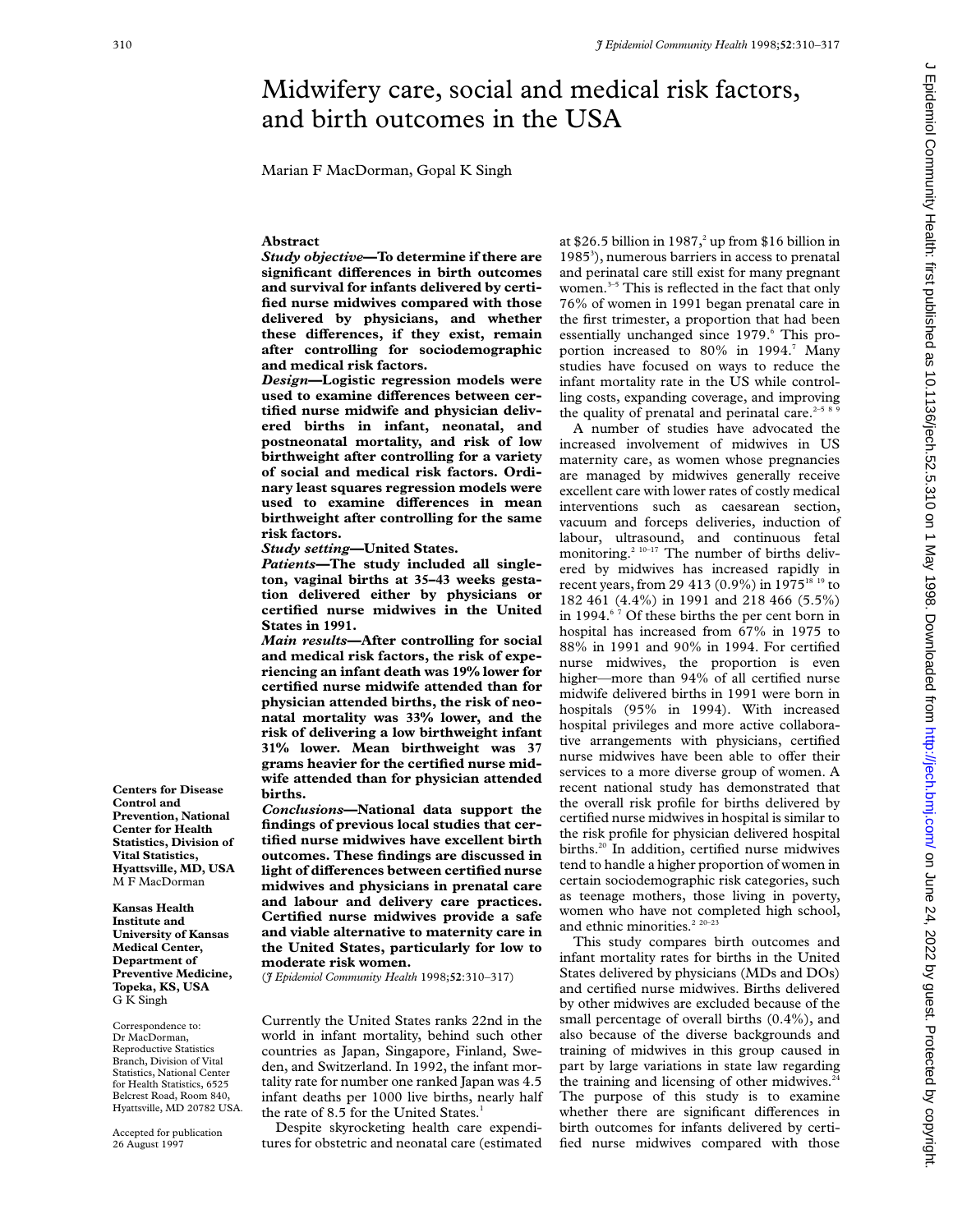*Table 1 Characteristics of physician and certified nurse midwife delivered births: United States, 1991*

|                                               | All deliveries |                         | Singleton, vaginal deliveries 35-43<br>weeks gestation |                            |  |
|-----------------------------------------------|----------------|-------------------------|--------------------------------------------------------|----------------------------|--|
|                                               | Physician      | Certified nurse midwife | Physician                                              | Certified nurse<br>midwife |  |
| Number of births                              | 3892192        | 167706                  | 2634550                                                | 153194                     |  |
| Per cent of total births*                     | 94.7           | 4.1                     | 93.2                                                   | 5.4                        |  |
| Infant mortality rate <sup>+</sup>            | 8.8            | 4.1                     | 3.6                                                    | 3.1                        |  |
| Neonatal mortality rate+                      | 5.6            | 1.6                     | 1.2                                                    | 0.8                        |  |
| Postneonatal mortality rate+                  | 3.2            | 2.5                     | 2.4                                                    | 2.3                        |  |
| Low birthweight $(<2500 g)(%)$                | 7.3            | 3.2                     | 3.5                                                    | 2.5                        |  |
| Mean birthweight                              | 3333           | 3404                    | 3390                                                   | 3416                       |  |
| Preterm birth (%)                             | 11.0           | 7.2                     | 6.0                                                    | 5.0                        |  |
| Mean weeks of gestation                       | 39.1           | 39.5                    | 39.4                                                   | 39.5                       |  |
| Delivered in hospital (%)                     | 99.7           | 94.3                    | 99.6                                                   | 94.1                       |  |
| Single births $(\% )$                         | 97.5           | 99.6                    | 100.0                                                  | 100.0                      |  |
| Vaginal deliveries (includes vaginal births   |                |                         |                                                        |                            |  |
| after caesarean section) (%)                  | 76.2           | 99.4+                   | 100.0                                                  | 100.0                      |  |
| Non-Hispanic white (%)                        | 64.5           | 51.4                    | 65.3                                                   | 52.0                       |  |
| Non-Hispanic black (%)                        | 16.3           | 18.8                    | 15.5                                                   | 18.4                       |  |
| Asian and Pacific Islander (%)                | 3.5            | 3.7                     | 3.7                                                    | 3.7                        |  |
| American Indian (%)                           | 0.9            | 3.1                     | 0.9                                                    | 3.1                        |  |
| Hispanic (%)                                  | 14.9           | 23.1                    | 14.8                                                   | 23.0                       |  |
| Maternal age <20 years (%)                    | 12.7           | 17.2                    | 13.3                                                   | 16.9                       |  |
| Maternal age 35+ years (%)                    | 9.4            | 8.3                     | 8.6                                                    | 8.5                        |  |
| Birth order $4+$ $(%)$                        | 10.4           | 12.9                    | 10.7                                                   | 12.8                       |  |
| Unmarried (%)                                 | 29.1           | 38.5                    | 29.0                                                   | 38.0                       |  |
| Smokers (%)                                   | 17.8           | 18.3                    | 17.7                                                   | 18.0                       |  |
| Maternal education <12 years (%)              | 23.3           | 32.3                    | 23.6                                                   | 31.8                       |  |
| Maternal education $16+$ years $(\%)$         | 18.3           | 14.3                    | 18.4                                                   | 14.8                       |  |
| Prenatal care began in 2nd or 3rd trimester   |                |                         |                                                        |                            |  |
| $(\%)$ or no care                             | 23.1           | 34.2                    | 23.1                                                   | 33.4                       |  |
| No prenatal care (%)                          | 1.8            | 2.2                     | 1.7                                                    | 2.0                        |  |
| Medical risk factors/delivery complications   |                |                         |                                                        |                            |  |
| Abruptio placenta (%)                         | 0.6            | 0.2                     | 0.2                                                    | 0.1                        |  |
| Breech/malpresentation (%)                    | 4.0            | 0.4                     | 0.5                                                    | 0.3                        |  |
| Fetal distress (%)                            | 4.4            | 1.7                     | 2.1                                                    | 1.6                        |  |
| Hydramnios/oligohydramnios                    | 0.7            | 0.5                     | 0.5                                                    | 0.5                        |  |
| Precipitous labour $(\leq 3$ hours) $(\%)$    | 1.8            | 2.8                     | 2.2                                                    | 2.8                        |  |
| Premature rupture of membrane (>12 hours) (%) | 3.3            | 3.4                     | 2.4                                                    | 3.3                        |  |
| Seizures during labour (%)                    | 0.04           | 0.02                    | 0.02                                                   | 0.02                       |  |

Missing data were excluded when computing percent distributions. Source: National Linked Birth/Infant Death data set, 1991 birth cohort. \*An additional 51 161 births or 1.2% of the total were delivered by attendants other than physicians and certified nurse midwives. These included other midwives (0.4%), and other and unknown persons. †Rate per 1000 live births. ‡In 1991, 959 births were reported with attendant at birth as certified nurse midwives and method of delivery as caesarean section. These probably refer to births where the initial attendant was a certified nurse midwife, but because of complications the birth had to be transferred to a physician to perform a caesarean section, and the attendant item on the birth certificate was not updated. As the multivariate analysis is limited to vaginal deliveries, the results of the study are not affected.

delivered by physicians, and whether these differences, if they exist, remain even after controlling for sociodemographic and medical risk factors.

#### **Methods**

DATA

This study uses data from the national linked birth/infant death data set for the 1991 birth cohort. In this data set, the death certificate is linked with the corresponding birth certificate for each infant who dies in the United States. The purpose of the linkage is to use the many additional variables available from the birth certificate in infant mortality analysis. Information on all of the approximately 4 million live births in the US each year is also included. For the 1991 birth cohort, 97.7% of US infant death certificates were successfully matched to their birth certificates.<sup>25</sup>

The descriptive analysis examines all US births as well as singleton, vaginal deliveries at 35–43 weeks gestation, to provide a comparison group between the US population as a whole, and the subset of this population used for the logistic and ordinary least squares (OLS) regression models. For the logistic and OLS regression models, the analysis was restricted to singleton, vaginal deliveries at 35–43 weeks gestation. As certified nurse midwives do not

perform caesarean sections and perform fewer multiple deliveries than physicians (table 1), limiting the analysis to singleton, vaginal deliveries provided a more meaningful comparison of outcomes between physician and certified nurse midwife delivered births. A period of gestation of 35–43 weeks includes all term births as well as those  $\pm$  2 weeks from term. Although midwifery protocols vary, in general women who present in labour at gestational ages remote from term are transferred to physician care.16 26–28 The restriction of the multivariate analysis to 35–43 weeks of gestation was carried out to minimise possible bias resulting from high rates of patient transfer at gestational ages remote from term, and to provide a comparison group of physician delivered births that would be more similar to the types of cases midwives typically handle.

A sample of births was used for the multivariate analysis, as it is impractical and costly (in terms of computer processing time) to perform a multivariate regression analysis on all 4.1 million birth records given that this large a data set is not needed to explore the required statistical relations. Thus a smaller data set was created which included 100% of the eligible certified nurse midwife delivered births (153 194), together with a 25% random sample of physician delivered births (686 644).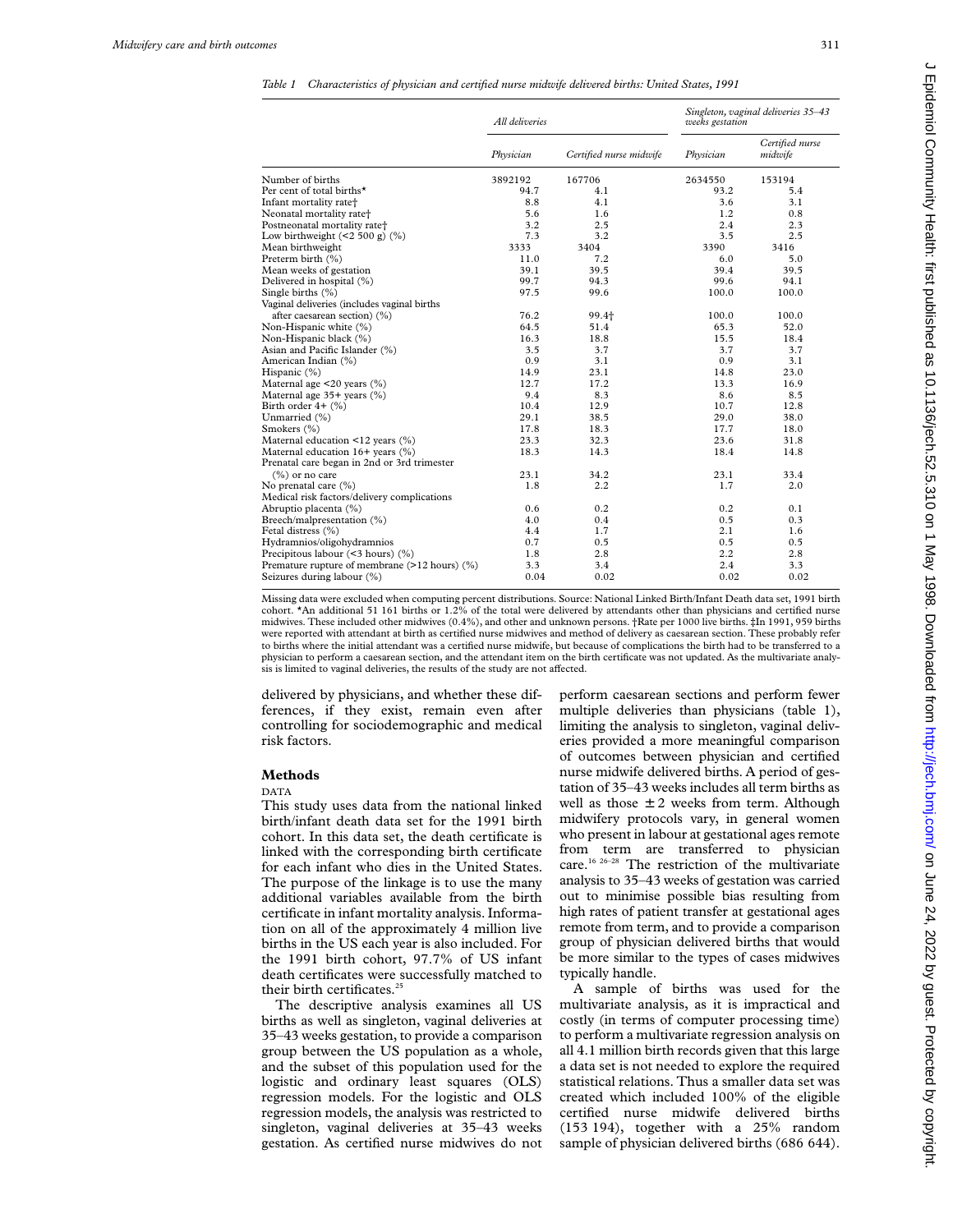# VARIABLES

The dependent variables in this study were infant, neonatal, and postneonatal mortality, low birthweight, and mean birthweight. Differences in these five dependent variables were modelled as functions of sociodemographic, health, and medical risk factors and complications. Sociodemographic and health risk factors examined included birth attendant, maternal age, race, education, marital status, birth order, month of pregnancy prenatal care began, and gestational age. Medical risk factors and complications refer to a number of new checkbox items added to the US birth certificate in 1989, eliciting information on medical risk factors of the pregnancy and complications of labour or delivery, or both. Only those risk factors that had a statistically significant effect on birth outcomes were included in the models. Factors included were hydramnios/ oligohydramnios, abruptio placenta, breech/ malpresentation, fetal distress, precipitous labour (<3 hours), premature rupture of membrane (>12 hours), and seizures during labour. All variables were measured as categorical variables as shown in table 2.

Data on birth attendant comes from the "Attendant's name and title" item from the birth certificate, and is designed to elicit the name and title of the person who actually delivered the baby. The person who provided the prenatal care may or may not be the same person, although in many instances they are one and the same. Under reporting of midwife attended births has also been found, particularly among midwives who work for physicians. About six per cent of certified nurse midwives who attended births reported that they were not listed as the birth attendant on the birth certificate.<sup>29</sup>

All variables were reported by all US states except for maternal education and maternal smoking during pregnancy. In 1991, data on maternal educational attainment was reported for all areas except Upstate New York (excluding New York City) and Washington State. These two areas taken together comprised 5.8% of total US births. Data on maternal smoking during pregnancy was reported for all areas except California, Indiana, New York, and South Dakota (26.9% of total US births). For educational attainment, separate multivariate analyses were conducted excluding the non-reporting states, and including all US states, but with missing values for maternal education coded to a separate covariate category. As the results from the two analyses were very similar, it was decided to include all US states in the final analysis. For the smoking variable, the per cent of records with unknown responses was deemed to be too high, and the variable was excluded from the final multivariate analyses, although it was included in preliminary analyses (data not shown). As the proportion of women who smoked during pregnancy was quite similar between the physician and certified nurse midwife groups, the exclusion of this variable from the final analysis did not significantly change the relations

#### KEY POINTS

- Adjusted infant and neonatal mortality odds ratios were lower for certified nurse midwife than for physician delivered births.
- The risk of low birthweight was lower, and mean birthweight was higher for certified nurse midwife than for physician delivered births.
- $\bullet$  Differences between physicians and certified nurse midwives in prenatal, labour, and delivery care practices may explain in part the differential outcomes.

between birth attendant and birth outcomes shown below.

Although the quality of data reported on birth certificates is generally considered to be quite reliable, questions have been raised about data accuracy for a few specific variables. Although questions have been raised in the past about the quality of gestational age data from birth certificates,<sup>30</sup> data quality has improved substantially since 1989 when a separate item on clinical estimate of gestation was added to the birth certificate, and a consistency check between period of gestation computed from the date of last menstrual period, period of gestation based on the clinical estimate, and birthweight was implemented.<sup>31</sup> Because of these and other measures, the per cent of birth records with not stated gestational age fell from 4.3% in 1988 to 1.0% in 1991,<sup>32</sup> and records with highly implausible values (that is, 20 weeks gestation and 4000 grams birthweight) have been either corrected or assigned to not stated.<sup>31</sup> Any remaining inaccuracies are unlikely to be differentially reported by birth attendant.

Studies comparing the reporting of the checkbox items on medical risk factors and complications of labour/delivery to medical records have found substantial under reporting of these variables.<sup>33-35</sup> However, all of these studies were conducted within the first year or two of the implementation of the new birth certificate, and some authors felt that reporting was likely to improve as medical personnel became more familiar with the new form.<sup>34</sup> Still, some degree of under reporting of these items is likely in the current analysis. However, as the birth certificates for hospital deliveries, which comprise the vast majority of physician and certified nurse midwife births, are probably filled out by the same medical records staff regardless of birth attendant, there is no evidence to support the notion of substantial bias between physician and certified nurse midwife groups in completeness of reporting of these items.

# STATISTICAL METHODS

Multivariate logistic regression was used to examine the risk of infant, neonatal, and postneonatal mortality and low birthweight for singleton, vaginal births at 35–43 weeks gestation delivered by physicians and certified nurse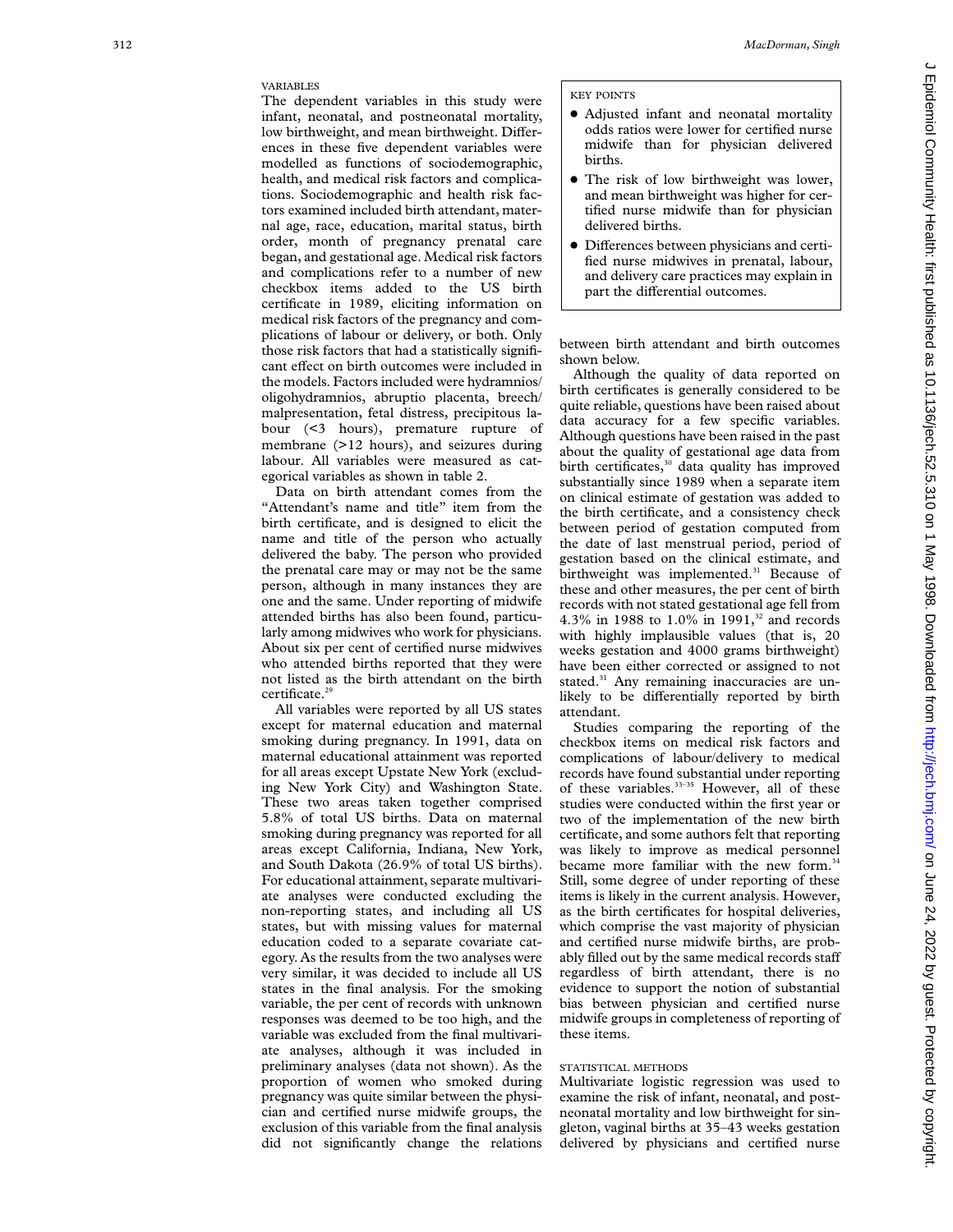midwives, while controlling for sociodemographic and medical risk factors. Ordinary least squares regression was used to examine birthweight differences for births delivered by physicians compared with certified nurse midwives, while controlling for the same sociodemographic, health and medical risk factors, and complications. The parameters in the logistic model were estimated by the maximum likelihood method using the LOGISTIC procedure; those in the ordinary least squares

model were estimated using the REG procedure of SAS, Version 6.

For each of the five dependent variables, three sets of regression models are presented. Model 1 presents the unadjusted odds ratios for each of the predictors (including birth attendant). Model 2 shows the effect of birth attendant when race/ethnicity, maternal age, birth order, marital status, maternal education, prenatal care, and gestational age are included in the model. Model 3 shows the adjusted dif-

*Table 2 Logistic regressions showing crude and adjusted diVerentials in risk of infant mortality between physician and certified nurse midwife delivered singleton, vaginal births 35–43 weeks gestation: United States, 1991 (n=810 790)*

|                                           | Model 1+  |               | Model 2‡     |              | Model 3\$ |               |
|-------------------------------------------|-----------|---------------|--------------|--------------|-----------|---------------|
| Covariate                                 | OR        | 95% CI        | ΟR           | 95% CI       | ΟR        | 95% CI        |
| Attendant at delivery                     |           |               |              |              |           |               |
| Physician                                 | 1.00      |               | 1.00         |              | 1.00      |               |
| Certified nurse midwife                   | 0.87      | (0.73, 1.03)  | $0.80*$      | (0.67, 0.95) | $0.81*$   | (0.68, 0.96)  |
| Race/ethnicity                            |           |               |              |              |           |               |
| Non-Hispanic White                        | 1.00      |               | 1.00         |              | 1.00      |               |
| Black                                     | $1.71**$  | (1.56, 1.87)  | $1.12*$      | (1.01, 1.24) | $1.13*$   | (1.02, 1.25)  |
| American Indian                           | $2.03**$  | (1.58, 2.60)  | $1.54***$    | (1.17, 2.01) | $1.52**$  | (1.16, 1.99)  |
| Asian                                     | 0.97      | (0.78, 1.20)  | 0.92         | (0.75, 1.14) | 0.94      | (0.76, 1.16)  |
| Hispanic                                  | 0.93      | (0.83, 1.04)  | $0.67**$     | (0.59, 0.75) | $0.68**$  | (0.61, 0.77)  |
| Maternal age, (y)                         |           |               |              |              |           |               |
| 20                                        | $1.67**$  | (1.53, 1.84)  | $1.33***$    | (1.19, 1.49) | $1.35***$ | (1.21, 1.51)  |
| $20 - 34$                                 | 1.00      |               | 1.00         |              | 1.00      |               |
| $35+$                                     | 0.90      | (0.78, 1.03)  | 0.90         | (0.78, 1.04) | 0.89      | (0.77, 1.03)  |
| Live birth order                          |           |               |              |              |           |               |
| $\mathbf{1}$                              | 0.75      | (0.69, 0.81)  | $0.65***$    | (0.60, 0.71) | $0.65***$ | (0.59, 0.70)  |
| $2 - 3$                                   | 1.00      |               | 1.00         |              | 1.00      |               |
| $4+$                                      | $1.31**$  | (1.17, 1.45)  | $1.19**$     | (1.06, 1.32) | $1.18***$ | (1.06, 1.32)  |
| Unknown                                   | 1.18      | (0.68, 2.04)  | 1.01         | (0.58, 1.74) | 1.00      | (0.58, 1.73)  |
| <b>Marital Status</b>                     |           |               |              |              |           |               |
|                                           |           |               |              |              |           |               |
| Married                                   | 1.00      |               | 1.00         |              | 1.00      |               |
| Unmarried                                 | $1.81**$  | (1.68, 1.95)  | $1.32**$     | (1.21, 1.45) | $1.31**$  | (1.20, 1.44)  |
| Maternal education, (y)                   |           |               |              |              |           |               |
| $0 - 11$                                  | $1.48**$  | (1.36, 1.61)  | $1.28**$     | (1.16, 1.41) | $1.28**$  | (1.16, 1.40)  |
| 12                                        | 1.00      |               | 1.00         |              | 1.00      |               |
| $13+$                                     | $0.63**$  | (0.57, 0.70)  | $0.73**$     | (0.66, 0.81) | $0.73**$  | (0.66, 0.81)  |
| Unknown                                   | $3.27**$  | (1.20, 1.74)  | $1.42**$     | (1.18, 1.71) | $1.39**$  | (1.15, 1.67)  |
| Prenatal care began                       |           |               |              |              |           |               |
| Ist trimester                             | 1.00      |               | 1.00         |              | 1.00      |               |
| Late or no prenatal care                  | $1.66***$ | (1.53, 1.79)  | $1.27**$     | (1.17, 1.38) | $1.26***$ | (1.16, 1.37)  |
| Unknown                                   | $1.42**$  | (1.19, 1.70)  | 1.34         | (1.06, 1.70) | $1.32*$   | (1.04, 1.67)  |
| Gestational age                           |           |               |              |              |           |               |
| 35-36 weeks                               | $3.05***$ | (2.74, 3.40)  | $2.61***$    | (2.34, 2.91) | $2.50**$  | (2.23, 2.79)  |
| 37-38 weeks                               | $1.53***$ | (1.40, 1.67)  | $1.45***$    | (1.32, 1.58) | $1.43**$  | (1.31, 1.56)  |
| 39-41 weeks                               | 1.00      |               | 1.00         |              | 1.00      |               |
| $42 - 43$ weeks                           | $1.24**$  | (1.09, 1.42)  | $1.16*$      | (1.01, 1.33) | 1.15      | (1.00, 1.32)  |
| Hydramnios/oligohydramnios                |           |               |              |              |           |               |
| No                                        | 1.00      |               |              |              | 1.00      |               |
| Yes                                       | $5.99***$ | (4.74, 7.56)  |              |              | $5.07**$  | (4.00, 6.43)  |
| Unknown                                   | 0.99      | (0.84, 1.16)  |              |              | 1.02      | (0.85, 1.21)  |
| Abruptio placenta                         |           |               |              |              |           |               |
| No                                        | 1.00      |               |              |              | 1.00      |               |
| Yes                                       | $4.05***$ | (2.76, 5.94)  |              |              | $2.83**$  | (1.92, 4.17)  |
| Unknown                                   | 1.15      | (0.86, 1.54)  |              |              | 1.19      | (0.84, 1.68)  |
| Breech/malpresentation                    |           |               |              |              |           |               |
| No                                        | 1.00      |               |              |              | 1.00      |               |
| Yes                                       | $3.50**$  | (2.64, 4.64)  |              |              | $3.21**$  | (2.42, 4.25)  |
| Unknown                                   | 1.15      | (0.86, 1.55)  |              |              |           |               |
| Fetal distress                            |           |               |              |              |           |               |
| No                                        | 1.00      |               |              |              | 1.00      |               |
| Yes                                       | $1.69***$ | (1.37, 2.07)  |              |              | $1.59**$  | (1.29, 1.96)  |
| Unknown                                   | 0.99      | (0.86, 1.13)  |              |              | 1.00      | (0.85, 1.17)  |
| Precipitous labour (<3 hours)             |           |               |              |              |           |               |
| No                                        | 1.00      |               |              |              | 1.00      |               |
| Yes                                       | $1.52**$  | (1.24, 1.86)  |              |              | 1.25      | (1.02, 1.54)  |
| Unknown                                   | 1.15      | (0.86, 1.55)  |              |              |           |               |
| Premature rupture of membrane (>12 hours) |           |               |              |              |           |               |
| No                                        | 1.00      |               |              |              | 1.00      |               |
| Yes                                       | $1.50**$  | (1.23, 1.82)  |              |              | $1.28*$   | (1.05, 1.57)  |
| Unknown                                   | 1.15      | (0.86, 1.55)  |              |              |           |               |
| Seizures during labour                    |           |               |              |              |           |               |
| No                                        | 1.00      |               |              |              | 1.00      |               |
|                                           | $5.06***$ |               |              |              | $4.65***$ |               |
| Yes                                       |           | (1.75, 14.58) |              |              |           | (1.61, 13.48) |
| Unknown                                   | 1.14      |               | $1013.34***$ |              | 1238.81** |               |
| Model $\chi^2$                            |           |               |              |              |           |               |
| df                                        |           |               | 19           |              | 29        |               |

OR=odds ratio; CI=confidence intervals; \*p ≤0.05; \*\*p ≤0.01. Source: National Linked Birth/Infant Death Data Set, 1991 birth cohort. †Unadjusted for the effects of other covariates. ‡Adjusted for the effects of attendant at delivery, maternal age, race/ethnicity, marital status, education, live birth order, prenatal care, and gestation. §Adjusted for the effects of attendant at delivery, maternal age, race/ethnicity, marital status, education, live birth order, prenatal care, gestation, and medical risk factors. ¶The unknown categories for breech/malpresentation, meconium moderate/heavy, precipitous labour, premature rupture of membrane, and seizures during labour were a linear combination of the unknown category for abruptio placenta and were set to 0 in Model 3.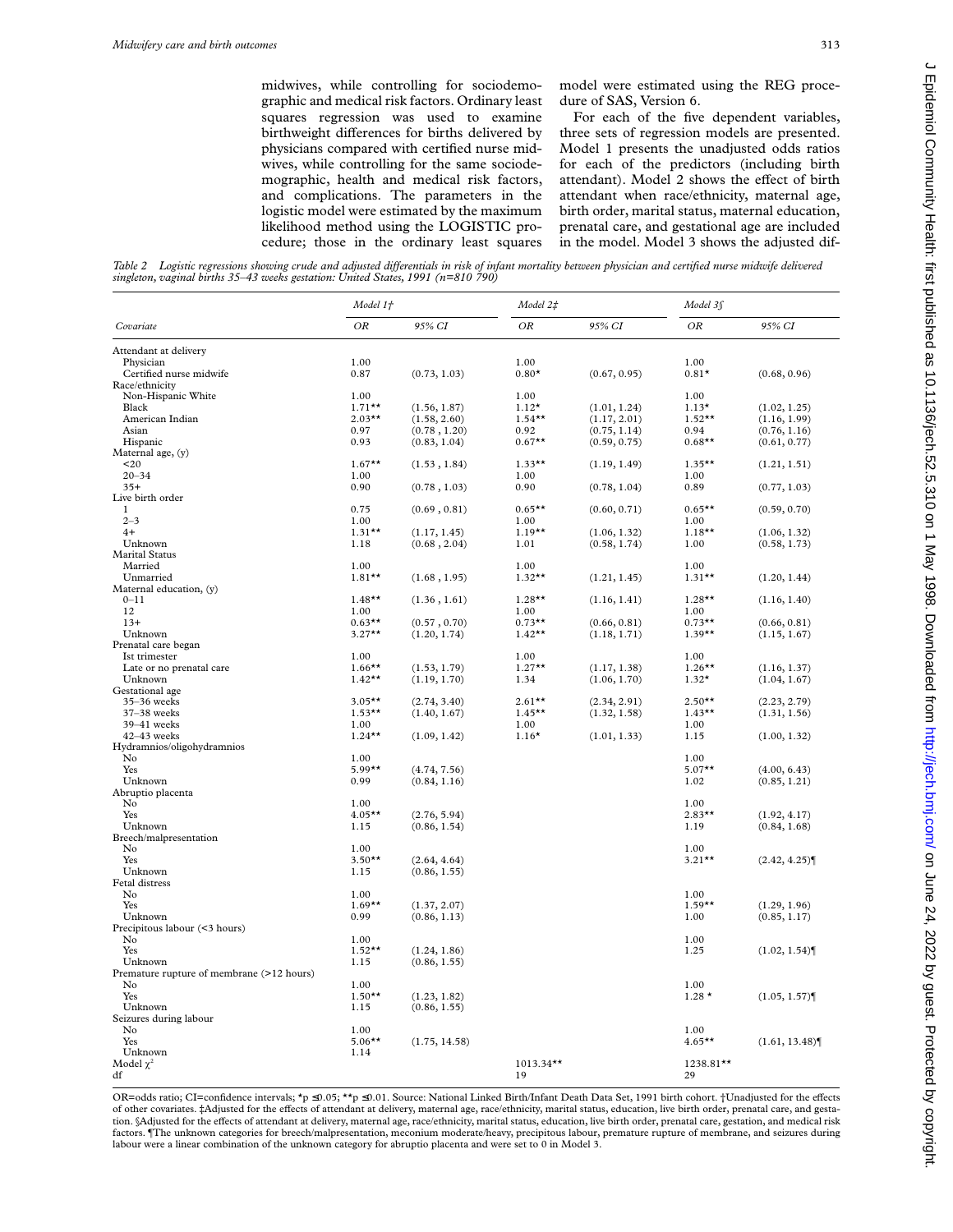ferentials in outcomes between physician and certified nurse midwife delivered births, when the medical risk factors and complications are included in addition to all of the covariates included in Model 2.

## **Results**

Table 1 shows the characteristics of US births by attendant at delivery. Overall, 94.7% of US births in 1991 were delivered by physicians, 4.1% by certified nurse midwives, 0.4% by other midwives, and 0.8% by other and unknown attendants. Certified nurse midwives delivered 94.3% of their births in hospital compared with 99.7% for physicians. The infant mortality rate was 53.4% lower for births delivered by certified nurse midwives than for births delivered by physicians, although this differential was reduced to 13.9% when the analysis was restricted to singleton, vaginal deliveries at 35–43 weeks of gestation. This subgroup included 67.7% of the physician attended births and 91.3% of the midwife delivered births in the US.

The per cent of low birthweight and preterm births was substantially higher for physician than for certified nurse midwife deliveries although the difference was greatly reduced when only singleton vaginal deliveries at 35–43 weeks of gestation were examined. For this subgroup, mean birthweight was 26 grams higher, and mean gestational age 0.1 week longer for certified nurse midwife than for physician deliveries.

When the sociodemographic characteristics of births are examined, a greater percentage of certified nurse midwife than physician deliveries involve mothers who are at increased risk for poor birth outcomes. A higher proportion of the certified nurse nidwife deliveries occur among black women, American Indians, teenagers, women with three or more previous births, unmarried women, those with less than a high school education, and those with late or no prenatal care. Certified nurse midwives also attended a higher percentage of births to Hispanic origin mothers than did physicians. These mothers generally have relatively good outcomes despite a higher prevalence of sociodemographic risk factors.<sup>36</sup>

When the medical risk profile of physician and certified nurse midwife delivered births was examined, physicians attended more births with abruptio placenta, breech/malpresentation, fetal distress and hydramnios/oligohydramnios, while certified nurse midwives attended more women with precipitous labour and premature rupture of membrane. However, these differentials were greatly reduced when the analysis was restricted to singleton, vaginal deliveries 35–43 weeks of gestation. For this group, physicians attended a slightly higher proportion of births with abruptio placenta, breech/malpresentation, and fetal distress, while certified nurse midwives attended a slightly higher percentage of births with precipitous labour, and premature rupture of membranes.

DIFFERENTIALS IN INFANT MORTALITY

Table 2 shows the results of logistic regression analyses examining the effect of birth attendant and other covariates on infant mortality. In Model 1 the unadjusted risk of infant mortality was 13% lower for births delivered by certified nurse midwives than for births delivered by physicians. However, when the sociodemographic variables were controlled for in Model 2, the difference in infant mortality risk between physician and certified nurse midwife deliveries actually increased to 20% (that is, the risk of infant mortality was 20% lower for certified nurse midwife delivered births). This probably relates to the higher sociodemographic risk profile of the certified nurse midwife attended group (see table 1). In Model 3, this differential between certified nurse midwife and physician infant mortality risk was reduced to 19%, reflecting the slightly higher medical risk profile of physician attended births.

At the suggestion of an anonymous reviewer, an additional model was computed with terms for very low birthweight (<1500 g) and moderately low birthweight (1500–2499 g) substituted for the period of gestation terms in table 2-Model 3. Results were similar to those shown in table 2-Model 3 (odds ratio=0.83, 95% confidence intervals  $= 0.70, 0.98$ . As period of gestation is conceptually antecedent to birthweight, and as the models yielded similar results, the model shown in table 2 was retained in the final analysis.

When the effects of the other covariates on infant mortality were examined, the following characteristics were associated with increased risk of infant mortality in both unadjusted and adjusted models: black or American Indian race, teenage pregnancy, fourth or higher order births, non-marital childbearing, maternal education <12 years, late or no prenatal care, gestational age <39 weeks, hydramnios/oligohydramnios, abruptio placenta, breech/ malpresentation, fetal distress, precipitous labour, premature rupture of membrane, and seizures during labour. The increased risk of infant mortality associated with several of these variables was reduced substantially in Models 2 and 3 because of the combined effects of attendant and the other covariates. Gestational age of 42–43 weeks was associated with an increased risk of infant mortality in Model 1, but became statistically insignificant after other covariates were controlled in Model 3.

The unadjusted risk of infant mortality for Hispanic origin mothers was not initially different from that for white mothers. However, after covariates were adjusted in Models 2 and 3, the risk of infant mortality was about one third lower for Hispanic origin mothers. This is consistent with the empirical literature that reports favourable birth outcomes for Hispanic-Americans despite an increased prevalence of sociodemographic risk factors.<sup>36 37</sup> Characteristics associated with a reduced risk of infant mortality in both unadjusted and adjusted models included primiparity, and maternal educational attainment of 13 years or more.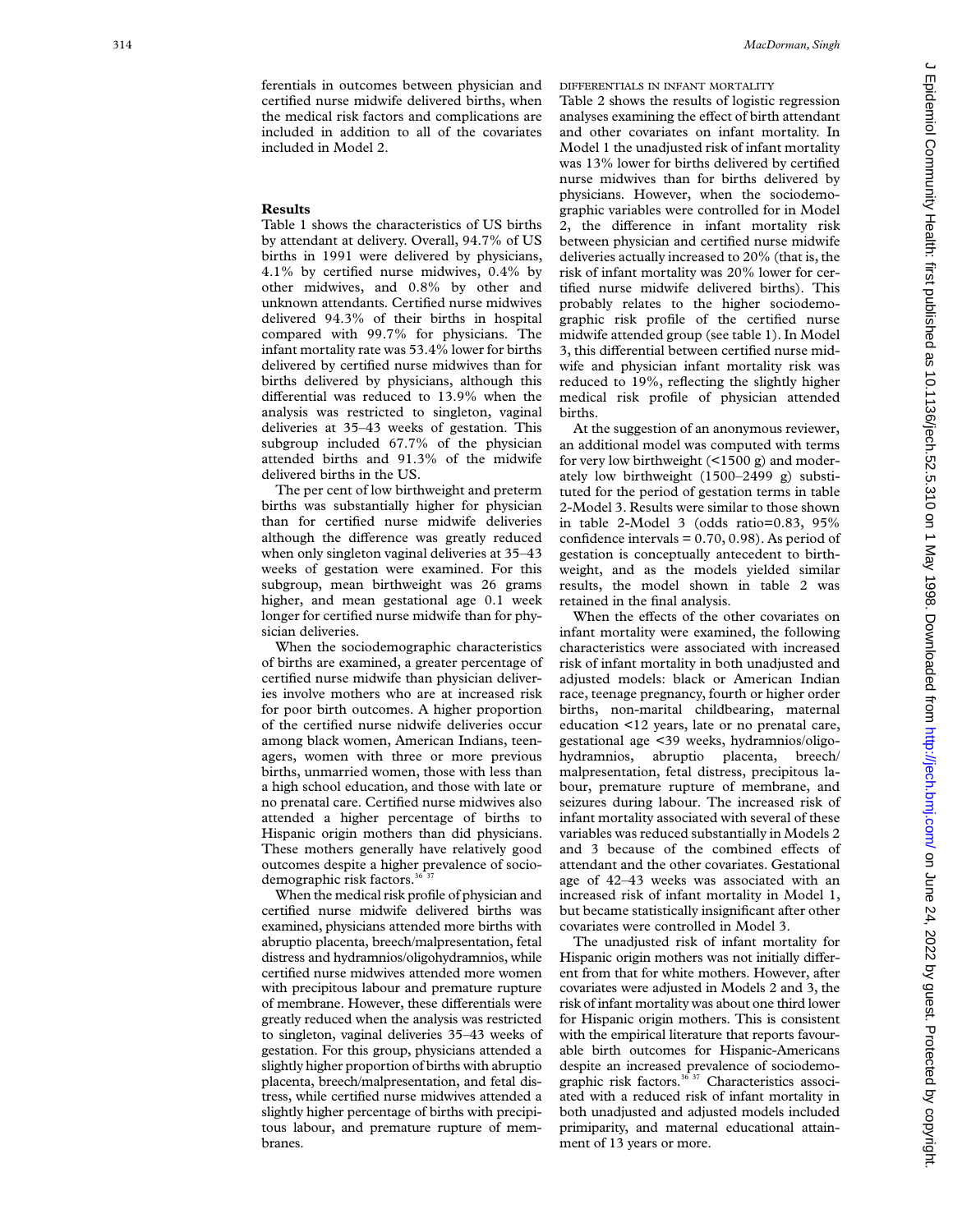*Table 3 Unadjusted and adjusted risks of adverse birth outcomes between physician and certified nurse midwife (CNM) delivered singleton, vaginal births 35-43 weeks gestation: United States, 1991*

|                                              | Model 1+  |              | Model 2‡  |              |           |              |
|----------------------------------------------|-----------|--------------|-----------|--------------|-----------|--------------|
|                                              | ΟR        | 95% CI       | OR        | 95% CI       | OR        | 95% CI       |
| Infant mortality (logistic regression)       |           |              |           |              |           |              |
| Physician                                    | 1.00      |              | 1.00      |              | 1.00      |              |
| <b>CNM</b>                                   | 0.87      | (0.73, 1.03) | $0.80*$   | (0.67, 0.95) | $0.81*$   | (0.68, 0.96) |
| Neonatal mortality (logistic regression)     |           |              |           |              |           |              |
| Physician                                    | 1.00      |              | 1.00      |              | 1.00      |              |
| <b>CNM</b>                                   | $0.68*$   | (0.49, 0.95) | $0.66*$   | (0.47, 0.93) | $0.67*$   | (0.48, 0.94) |
| Postneonatal mortality (logistic regression) |           |              |           |              |           |              |
| Physician                                    | 1.00      |              | 1.00      |              | 1.00      |              |
| <b>CNM</b>                                   | 0.95      | (0.78, 1.16) | 0.86      | (0.71, 1.05) | 0.86      | (0.71, 1.05) |
| Low birthweight (logistic regression)        |           |              |           |              |           |              |
| Physician                                    | 1.00      |              | 1.00      |              | 1.00      |              |
| <b>CNM</b>                                   | $0.71***$ | (0.67, 0.76) | $0.69**$  | (0.65, 0.74) | $0.69**$  | (0.65, 0.73) |
|                                              | B         | SE(B)        | B         | SE(B)        | B         | SE(B)        |
| Mean birthweight (OLS regression)            |           |              |           |              |           |              |
| <b>CNM</b><br>(Physician=reference)          | $26.97**$ | 1.39         | $36.14**$ | 1.30         | $36.57**$ | 1.30         |

OR=odds ratio; CI=confidence intervals; B=unstandardised regression coefficient; \*p<0.05; \*\*p<0.01. †Unadjusted for the effects of attendant at delivery, maternal age, race/ethnicity, marital status, education, parity, prenatal care, and gestation. ‡Adjusted for the effects of attendant at delivery, maternal age, race/ethnicity, marital status, education, parity, prenatal care, and gestation. §Adjusted for the effects of attendant at delivery, maternal age, race/ethnicity, marital status, education, parity, prenatal care, gestation, and medical risk factors/complications.

#### DIFFERENTIALS IN NEONATAL AND

#### POSTNEONATAL MORTALITY, LOW BIRTHWEIGHT, AND MEAN BIRTHWEIGHT

The first and second panels in table 3 examine neonatal and postneonatal mortality risks for physician and certified nurse midwife delivered births. As expected, the effect of attendant at delivery on birth outcome is more pronounced during the neonatal than the postneonatal period. In Model 1, the risk of neonatal mortality was 32% lower for births delivered by certified nurse midwife than for physician delivered births. This differential increased slightly to 33–34% when the various risk factors were controlled in Models 2 and 3. For postneonatal mortality, the unadjusted risk of 0.95 decreased to 0.86 in the adjusted models (see table 3), although the difference was not statistically significant in either model. The unadjusted risk of delivering a low birthweight infant was 29% lower for certified nurse midwife than for physician delivered births. This differential increased slightly to  $31\%$  in Models 2 and 3.

Table 3 also includes the results of ordinary least squares regressions examining the effects of birth attendant and other covariates on mean birthweight. In Model 1, the mean birthweight was 27 grams higher for certified nurse midwife delivered than for physician delivered births. This differential in mean birthweight increased to 36 grams in Model 2, and to 37 grams in Model 3.

# **Discussion**

Many studies have reported excellent birth outcomes for births delivered by midwives compared with physician delivered births. Many of these studies have shown the results for particular hospitals or birthing centres<sup>10-12</sup> <sup>14-16</sup> <sup>38</sup> while others have covered a wider geographical region.2 13 18–21 28 However, this is the first study known to us that examines mortality risks for all certified nurse midwife delivered births in the United States. For singleton, vaginal births at 35–43 weeks of gestation, the adjusted risk of infant mortality was 19% lower for certified nurse midwife than for physician attended births, the risk of neonatal mortality was 33% lower, and the risk of delivering a low birthweight infant was 31% lower. Mean birthweight was 37 grams higher for certified nurse midwife than for physician attended births. Differences in postneonatal mortality were not statistically significant.

# STRENGTHS AND LIMITATIONS OF THE STUDY

Strengths of this study include the comprehensive population based nature of the data set, which includes all births in the United States in 1991, and the large number of sociodemographic and medical risk factors examined. Limitations include the cross sectional nature of the data set, which provides information on the attendant who actually delivered the baby, but not a complete history of prenatal care and labour and delivery care providers. For the certified nurse midwife births it is probable that a midwife also provided much or all of the prenatal care, as transfers from physician to midwife care are rare. However, patients might be transferred from midwife to physician care during prenatal care or during labour if the midwife felt that the woman's medical condition necessitated a physician's care. The single datum available on birth attendant also fails to take into account the possibility of copractice or joint case management of births between physicians and certified nurse midwives. Although the vast majority of physicians who deliver babies are engaged in physician only practices,<sup>39</sup> a substantial minority of midwives are engaged in copractice with physicians.<sup>29</sup> In these cases it may be the involvement of the midwife, with her excellent patient education and emotional support,<sup>2 12 13 16</sup> which is important to better outcomes, rather than whether that involvement is exclusive of all other care providers. Still, the inability to account for the entire history of care providers has the potential to create bias in the comparison of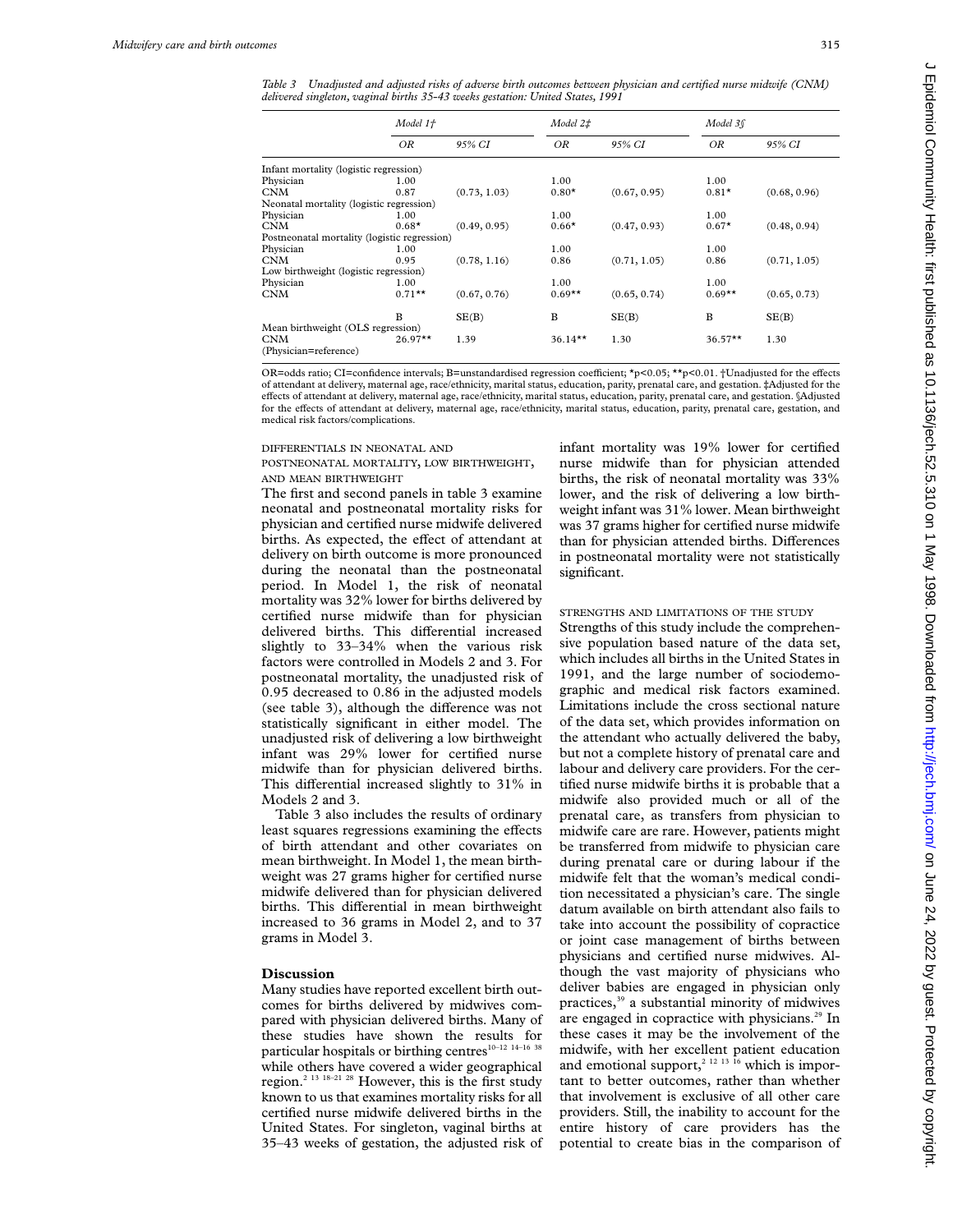birth outcomes between physician and certified nurse midwife groups.

Where possible, steps were taken to reduce the potential bias because of this lack of data. Besides statistical controls for many variables associated with patient transfer, the main step was to restrict the multivariate analysis to singleton, vaginal deliveries at 35–43 weeks of gestation, because rates of patient transfer are higher for multiple pregnancies and women<br>delivering substantially before or after<br>term.<sup>16 26-28</sup> The exclusion of caesarean births substantially before or after The exclusion of caesarean births from the sample also helps to reduce potential bias, because a high proportion of patients transferred from midwifery to physician care undergo caesarean section.<sup>28</sup> Although steps were taken where possible to minimise potential bias, some degree of bias may still be present, and may in part account for the differences in birth outcomes found in this study. It is reassuring to note, however, that many of the hospital or clinic-based studies in the literature were able to attribute outcomes for transferred patients to the attendant who provided the prenatal care, and still reported birth outcomes for certified nurse midwives that were as good as or better than those for physicians.<sup>11 14 28 38 40-42</sup>

#### PRACTICE DIFFERENCES

Data limitations notwithstanding, there are also real differences in the approach to patient care between certified nurse midwives and physicians that might also help to explain the di Verences in birth outcomes found in this study. These can be divided into two areas: those relating to the provision of prenatal care services, and those relating to labour and delivery practices, although differences in prenatal care practices cannot account for the differences in birth outcomes for the 1.7% of physician attended and 2.0% of midwife attended births with no prenatal care.

As regards prenatal care, certified nurse midwives generally spend more time with patients during prenatal visits, and put more emphasis on patient counselling and education, establishing trust, and providing emotional support and empowerment to the pregnant woman.2 12 13 16 43–45 Although time use data on prenatal care are sparse, a recent small scale study found that certified nurse midwives spent an average of 49.3 minutes for an initial visit, and 29.3 minutes for return visits, compared with 29.8 and 14.6 minutes, respectively, for physicians.<sup>45</sup> A substantial portion of the increased time spent by nurse midwives in prenatal visits relates to patient counselling and education, as demonstrated in a study by Sculphome *et al* in which certified nurse midwives spent an average of eight minutes per visit on patient counselling and education, nine minutes on history and physical, six minutes on record review and charting, and 0.5 minutes on consultation.<sup>4</sup>

Recent studies have increasingly questioned the effectiveness of a purely biomedical model of prenatal care as a series of laboratory tests and interventions given at specified weeks of gestation.8 46 More important components of prenatal care seem to be lifestyle and behavioural advice, education about the birthing process, and emotional support.<sup>8 44 46-48</sup> A recent study on the relation of the content of prenatal care to the risk of low birthweight found that women who did not receive adequate prenatal advice and counselling were at an increased risk of delivering a low birthweight infant, but that no increased risk was associated with women who did not receive all of the recommended prenatal care procedures.47 In the results of an exhaustive literature review, the Office of Technology Assessment of the US Congress concluded that "Certified nurse midwives are more adept than physicians at providing services that depend on communication with patients and preventive actions."43 Another recent study on the content of prenatal care demonstrated that while all types of providers adhered closely to American College of Obstetricians and Gynecologists (ACOG) guidelines for the content of prenatal care visits, certified nurse midwives adhered most closely to the guidelines.<sup>49</sup>

Certified nurse midwives more often than physicians foster a more personalised approach to labour and delivery including encouraging women to ambulate during labour, encouraging alternative positions for delivery, allowing for intermittent rather than continuous fetal monitoring (necessary to allow for ambulation during labour), allowing food and drink during labour, and allowing women to deliver in a more relaxed non-clinical environment with the presence of family and friends.<sup>2 10 16</sup> An integral part of nurse midwifery care is providing emotional support and empowerment to women in labour and a personalised approach to the labour and delivery process that allows the woman to choose the type of experience she will have.<sup>12 13</sup> During labour and delivery, most certified nurse midwives are with their patients on a one on one basis during the entire labour and delivery process, in contrast with physician's care, which is more often episodic.<sup>2 43</sup> Studies have reported improved birth outcomes for women who received continuous emotional support during labour, including lower caesarean section rates, shorter durations of labour, and lower rates of anaesthesia and oxytocin use.48 50–52 Although biochemical mechanisms are not entirely clear, studies have reported an association between maternal anxiety and decreased uterine contractility and decreased uterine and placental blood flow.<sup>50</sup> Individualised care, better patient rapport and emotional support, and more time spent in prenatal counselling may help to explain in part the better outcomes for certified nurse midwife than physician births found in this study.

In conclusion, although significant gaps in data availability at the national level do exist, national data do support the findings of other local studies that certified nurse midwives have excellent birth outcomes, and provide a safe and viable alternative to maternity care in the United States, particularly for low and moderate risk women.

Funding: National Center for Health Statistics. Conflicts of interest: none.